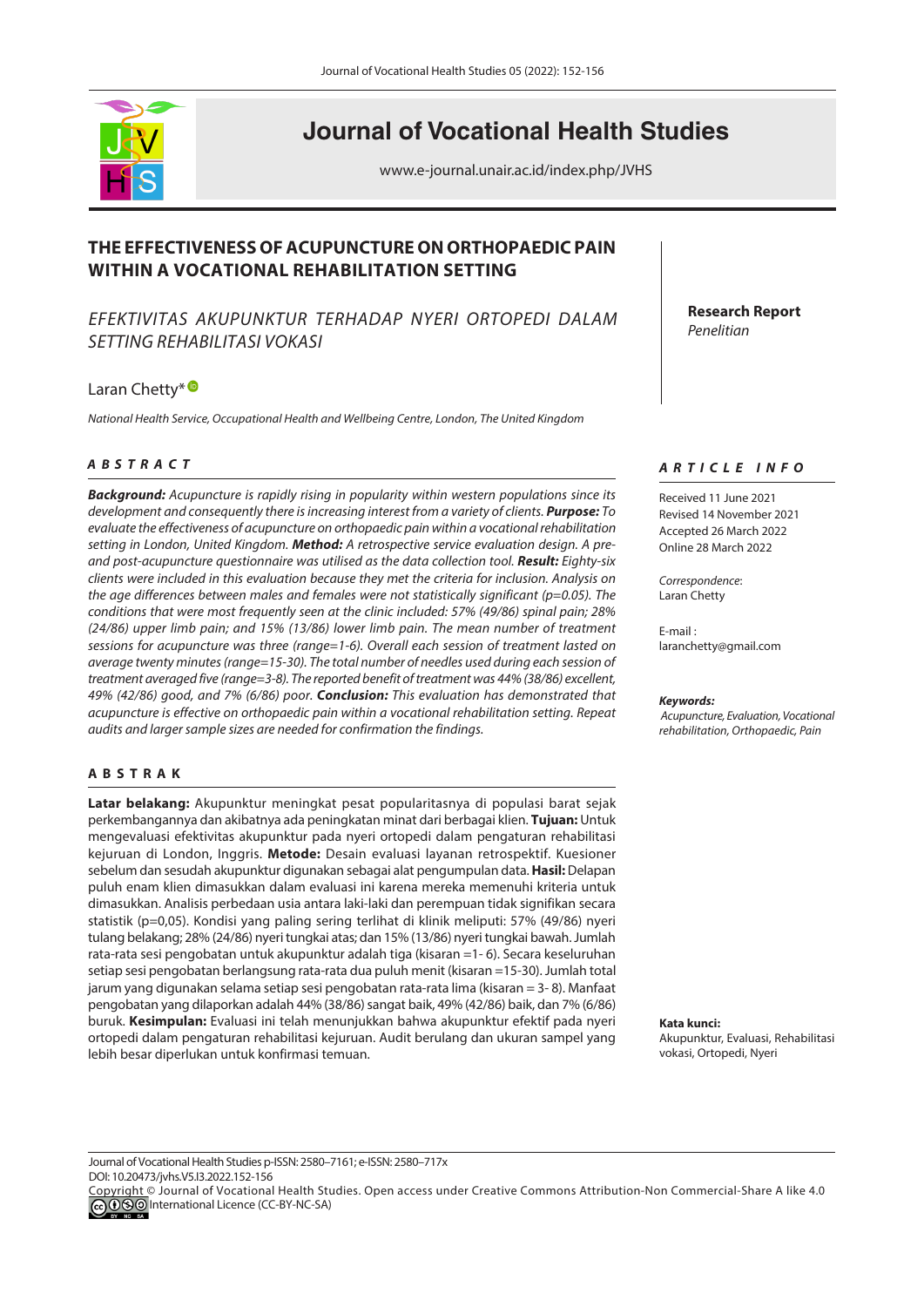#### **INTRODUCTION**

The earliest practice of acupuncture is estimated to be around 2000 B.C. in China [\(Lehman, 2013\)](#page-3-0). Acupuncture is rapidly rising in popularity within western populations since its development, consequently there is increasing interest from a variety of clients worldwide [\(Zhuang](#page-4-0) *et al*., 2013). Acupuncture is a procedure that incorporates inserting fine needles into clients at points that are specifically within a meridian line with the purpose of providing pain relief, often with various manipulation techniques (Lin and [Tung, 2017\).](#page-3-0) The increasing recognition of the benefits of acupuncture has contributed to its broader acceptance worldwide. International organisations such as the World Health Organisation (WHO), the National Institutes of Health (NIH) in the United States of America (USA) and the British Acupuncture Council in the United Kingdom (UK) have all endorsed acupuncture as a therapeutic intervention within complementary medicine [\(Aijaz](#page-3-0) *and*  [Boon, 2019\)](#page-3-0). In Australia acupuncture is reported as the most common form of complementary treatment that clients seek when conventional medicine fails to address their pain experience [\(Zheng, 2014\).](#page-4-0) 

The effects of acupuncture on pain relief are well documented (Kelly *and* [Wilis, 2019;](#page-3-0) [Vickers](#page-4-0) *et al*., [2018;](#page-4-0) Yang *et al*[., 2012](#page-4-0)). In chronic pain syndromes, it was found that acupuncture is more effective than a placebo [\(Mayor, 2013\)](#page-3-0). A systematic review of nonspecific low back pain concluded that acupuncture is more effective than no treatment (S. and [Sethy, 2015\)](#page-4-0). Other systematics reviews highlighted the effectiveness of acupuncture at short-term pain relief of tennis elbow [\(Chang](#page-3-0) *et al*., 2014) and chronic knee pain [\(Li, 2015\)](#page-3-0). The use of acupuncture was also found to be a suitable alternative to pain medication in people with osteoarthritis [\(Manyanga](#page-3-0) *et al*., 2014).

When acupuncture is delivered by trained and experienced professionals, it is usually safe. Sterile and clean needle techniques must be used at all times. When it is delivered improperly, adverse effects can occur. These include infections and/or accidents or negligence on the part of the practitioner [\(Gnatta](#page-3-0) *et al*[., 2013\)](#page-3-0) . The main source of infection is the use of needles that are contaminated [\(Gnatta](#page-3-0) *et al*., 2013). The procedure of acupuncture is generally considered as a safe procedure as highlighted by a systematic review of case reports (Xu *et al*[., 2013\).](#page-4-0) However, although it is considered safe, the rates of infection have increased over that last decade (Xu *et al*[., 2013\).](#page-4-0) The practice of strict infection control measures is recommended to eliminate or decrease infection rates (Xu *et al*[., 2013\)](#page-4-0).

An acupuncture session can typically last for 10-30 minutes, in which the inserted needles are intermittently stimulated with various manipulation techniques such as rotation, shaking and plucking (Lin *and* [Tung, 2017\)](#page-3-0). The purpose of these manipulation techniques is to accomplish de-qi within the acupuncture treatment session which is a feeling of sensation at the site of needling (Aung and [Chen, 2007\)](#page-3-0). In Chinese acupuncture

the observance of de-qi is more important compared to Western acupuncture where it is not considered as a necessary part of the acupuncture treatment [\(Park](#page-3-0) *et al.,* [2013\)](#page-3-0) .

This pragmatic evaluation was undertaken in order to determine the impact of acupuncture in clients presenting with orthopaedic pain treated by a vocational rehabilitation physiotherapist. This evaluation will provide important information about the effectiveness of the use of acupuncture within a vocational rehabilitation setting that is involved in the management of different types of orthopaedic conditions. Furthermore, it will ascertain whether or not there is any value with the addition of an acupuncture service to complement the traditional exercise-based management of orthopaedic clients within this setting. More specifically, this evaluation is focused on determining the demographic characteristics of clients referred, how they respond to treatment, and their outcome to treatment.

#### **MATERIAL AND METHOD**

This evaluation was undertaken at a vocational rehabilitation clinic based within a National Health Service (NHS) Trust in London, UK. The vocational rehabilitation physiotherapist manages a wide variety of orthopaedic cases resulting from or impacting on work. The service accepts both self and manager referrals. In the case of manager referrals, a fitness for work report is sent to the referring manager once the client consents. This report does not include any confidential medical information. In addition to the vocational rehabilitation service, the clinic consists of consultants, nurses, clinical psychologists and administrative support staffs. All clients that presented to the vocational rehabilitation clinic with orthopaedic pain were offered acupuncture as a treatment option and those that accepted it were asked to complete an initial screening questionnaire. Clients with red flags on the initial questionnaire were excluded from receiving acupuncture treatment and those that were accepted for a course of acupuncture were asked to complete a pre- and post-acupuncture questionnaire. The questionnaire consisted of demographic data, duration of symptoms, treatment used, adverse reactions, and outcome of treatment.

An acupuncture spreadsheet was used as the data collection tool. It is both a valid and reliable tool to evaluate the outcome of acupuncture treatment and has been widely used in the UK and internationally. Clients received treatment from only one senior vocational rehabilitation physiotherapist, therefore there was no concern about treatment approach differing according to the different therapist involved. Data were coded anonymously and entered onto a Microsoft Excel spreadsheet. The data were cleaned and analysed initially by the vocational rehabilitation physiotherapist providing the service, and then double checked by the clinic manager for any bias and errors. Descriptive statistics were used to analyse the data.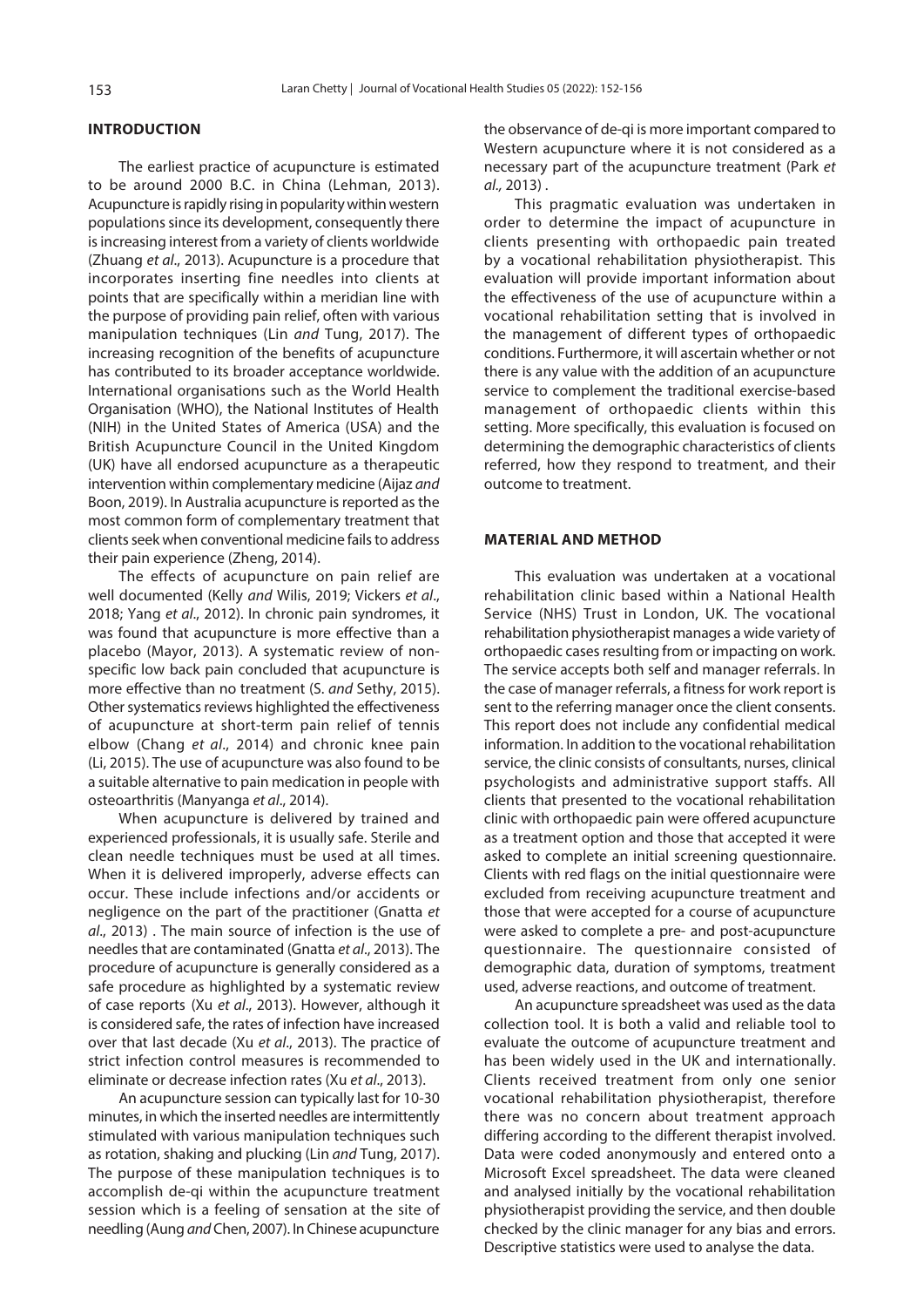Research governance approval and permission from the relevant authorities was granted prior to commencement of this evaluation. Clients were assured of the voluntary nature of the evaluation, that no incentives were being offered for participation, their responses would remain anonymous and be treated confidentially, and their decision to participate or not would not impact on the care they were currently receiving or any future care they may receive at the vocational rehabilitation clinic. This approach was taken to ensure that clients responded honestly and freely.

#### **RESULT**

From the original 133 screening questionnaires that were reviewed, 86 met the inclusion criteria, and all accepted and completed a course of acupuncture

**Table 1.** Summary of results

treatment. Seventy two percent (62/86) were female and 28% (24/86) were male. The mean age of the clients was 43 years. A t-test analysis on the age differences between males and females were not statistically significant (p=0.05). The conditions that were most frequently seen at the clinic included: 57% (49/86) spinal pain; 28% (24/86) upper limb pain; and 15% (13/86) lower limb pain. The duration of the pain ranged between a few days and 2 years, with 30% (26/86) of clients being symptomatic for over six months. The mean number of treatment sessions for acupuncture was three (range=1-6). Overall, each session of treatment lasted on average twenty minutes (range=15-30). The total number of needles used during each session of treatment averaged five (range=3-8). The reported benefit of treatment was 44% (38/86) excellent, 49% (42/86) good, and 7% (6/86) poor. Table 1 depicts a summary of the results.

| <b>Variables</b>    | N  | $\%$ |
|---------------------|----|------|
| All clients         | 86 | 100  |
| Mean age            | 43 |      |
| Gender              |    |      |
| Male                | 24 | 28   |
| Female              | 62 | 72   |
| <b>Site of pain</b> |    |      |
| Spinal              | 49 | 57   |
| Upper limb          | 24 | 28   |
| Lower limb          | 13 | 15   |
| <b>Outcome</b>      |    |      |
| Excellent           | 38 | 42   |
| Good                | 42 | 49   |
| Poor                | 6  | 7    |

#### **DISCUSSION**

This evaluation has demonstrated the efficacy and benefits of acupuncture on orthopaedic pain within a vocational rehabilitation setting. In terms of response to acupuncture treatment, the majority of patients reported a good or excellent response to the acupuncture treatment. A follow-up study is needed to determine how long these reported benefits last. Over two-thirds of the clients treated with acupuncture were female and this reflected the population within the NHS Trust. The relationship between the age of the client and the reported benefits of the acupuncture treatment was not significant.

Overall, each session of treatment lasted on average twenty minutes. Moreover, the standard vocational rehabilitation treatment session is 30 minutes, thus, the acupuncture treatment sessions fitted comfortably

within this session. Clients that visited the vocational rehabilitation clinic for acupuncture treatment averaged three visits. This is largely comparable to other papers evaluating the effectiveness of acupuncture treatment (He et al[., 2018;](#page-3-0) Marx et al[., 2012;](#page-3-0) Zhang and [Wang,](#page-4-0)  [2020,\).](#page-4-0) The more sessions of acupuncture treatment that are provided will obviously have implications in terms of financial cost to the NHS Trust. However, determining the cost-effectiveness of the acupuncture treatment was not feasible within this evaluation because this is an extensive area to evaluate and requires many factors to be taken into consideration, such as General Practitioner visits, the costs of medication or drugs, the number of adverse events and the total number of referrals into secondary care. The prevalence of conditions treated accurately reflects the types of orthopaedic conditions seen within the vocational rehabilitation clinic, with spinal pain being the most prevalent. This is consistent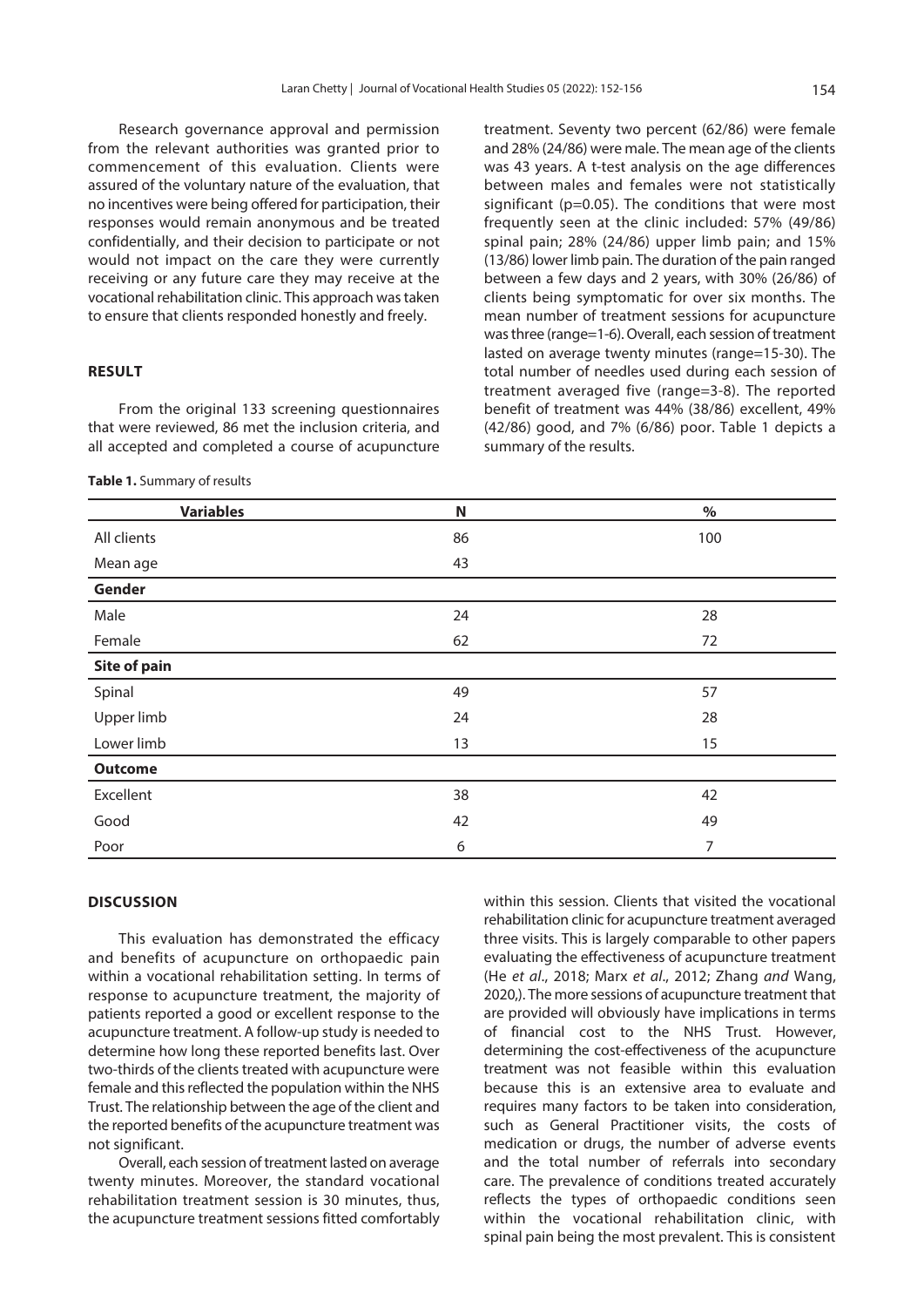<span id="page-3-0"></span>with other services where spinal pain (i.e. back and neck pain) were the most common orthopaedic conditions reported (Chetty, 2020; Gellhorn et al., 2012; Pizzari and Megan, 2013, Addley et al., 2010; Ernst, 2000).

The limitation of this evaluation is that the results of this work represent data collected from a single organisation. Furthermore, the success of the acupuncture treatment within the vocational rehabilitation clinic as reported by the clients has contributed to the popularity of this service, and subsequently the demand has increased. Unfortunately, the vocational rehabilitation clinic does not have an allocation of specific funding for acupuncture treatment, and therefore only a limited number of treatment sessions can be offered within the opening hours of the clinic.

### **CONCLUSION**

This evaluation has demonstrated that acupuncture is effective on orthopaedic pain within a vocational rehabilitation setting. Repeat audits with larger sample sizes are needed in order to confirm the findings of this paper.

#### **ACKNOWLEDGMENTS**

The author wishes to acknowledge the support of the vocational rehabilitation clinic and the clients that completed the acupuncture evaluation questionnaire. The author received no financial support for the research, authorship, and/or publication of this article. The author declared no competing interests with respect to the research, authorship, and/or publication of this article.

#### **REFERENCES**

- [Addley, K., Burke, C., McQuillan, P., 2010. Impact of](https://doi.org/10.1093/occmed/kqq160) A Direct Access Occupational Physiotherapy Treatment Service. Occup. Med. (Lond). Vol.60(8), Pp. 651-653.
- [Aijaz, N., Boon, H., 2019. Evaluating The International](https://doi.org/10.1371/journal.pone.0226601) Standards Gap for The Use of Acupuncture Needles by Physiotherapists and Chiropractors. PLoS One Vol.14(12), Pp. e0226601.
- Aung, S.K.H., Chen, W.P.D., 2007. Clinical Introduction to Medical Acupuncture. Thieme, New York.
- [Chang, W.-D., Lai, P.-T., Tsou, Y.-A., 2014. Analgesic Effect](https://doi.org/10.1142/S0192415X14500815)  of Manual Acupunture and Laser Acupunctire for Lateral Epicondylalgia; A Systematic Review and Meta-analysis. Am. J. Chin. Med. Vol.42(6), Pp. 1301- 14.
- [Chetty, L., 2020. Experiences of Occupational](https//doi.org/10.1142/S1013702520500018)  Health Doctors and Nurses about The Role of Physiotherapists in Occupational Health Rehabilitation: A Qualitative Study. Hong Kong Physiother. J. Vol.40(1), Pp. 50-53.
- [Ernst, E., 2000. The BBC Survey of Complementary](https://pubmed.ncbi.nlm.nih.gov/10812758/#:~:text=Setting and participants%3A 1204 British,the most popular treatment modalities.&text=Conclusions%3A It is concluded that CAM is prevalent in the UK.)  Medicine use in The UK. Complement. Complement. Ther. Med. Vol.8(1), Pp.32-36.
- [Gellhorn, A.C., Chan, L., Martin, B., Friedly, J., 2012.](https://doi.org/10.1097/BRS.0b013e3181d79a09) Management Patterns in Acute Low Back Pain: The Role of Physical Therapy. Spine (Phila. Pa. 1976). Vol.37(9), Pp. 775-782.
- Gnatta, J.R., Kurebayashi, L.F.S., Silva, M.J.P. da, 2013. [Atypical Mycobacterias Associated to Acupuncture](https://doi.org/10.1590/s0104-11692013000100022): An Integrative Review. Rev. Lat. Am. Enfermagem Vol.21(1), Pp. 450-458.
- He, B.-S., Li, Y., Gui, T., 2018. Preliminary Clinical [Evaluation of Acupuncture Therapy in Patients with](https://doi.org/10.1111/jmwh.12681) Postpartum Sciatica. J. Midwifery Womens Heal. Vol.63(2), Pp. 214-220.
- [Kelly, R.B., Wilis, J., 2019. Acupuncture for Pain. Am. Fam.](https://pubmed.ncbi.nlm.nih.gov/31305037/)  Physician Vol.100(2), Pp. 89-96.
- Lehman, H., 2013. Acupuncture in Ancient China: How [Important was it Really? J. Integr. Med. Vol.11\(1\),](https://doi.org/10.3736/jintegrmed2013008)  Pp. 45-53.
- [Li, Y.M., 2015. Treating Chronic Knee Pain wit](https://doi.org/10.1001/jama.2014.18519)h Acupuncture. JAMA Vol.313(6), Pp. 628.
- Lin, K., Tung, C., 2017. The Regulation of The Practice of [Acupuncture by Physicians in The United States](https://doi.org/10.1089/acu.2017.1235). Med. Acupunct. Vol.29(3), Pp. 121-127.
- [Manyanga, T., Froese, M., Zarychanski, R., Abou-Setta,](https://doi.org/10.1186/1472-6882-14-312) A., Friesen, C., Michael Tennenhouse, Shay, B.L., 2014. Pain Management with Acupuncture in Osteoarthritis:A Systematic Review and Meta-Analysis. BMC Complement. Altern. Med. Vol.14, Pp. 312.
- Marx, B.L., Rubin, L.H., Milley, R.M., Hammerschlag, [R., 2012. A Prospective Patient-Centered Data](https://doi.org/10.1089/acm.2011.0774) Collection Program at An Acupuncture and Oriental Medicine Teaching Clinic. J. Altern. Complement. Med. (New York, N.Y.) Vol.19(5), Pp. 410-415.
- [Mayor, D., 2013. An Exploratory Review of The](https://doi.org/10.1136/acupmed-2013-010324) Electroacupuncture Literature: Clinical Applications and Endorphin Mechanisms. Acupunct. Med. J. Bristish Med. Acupunct. Soc. Vol.31(4), Pp. 409-415.
- [Park, J.-E., Ryu, Y.-H., Liu, Y., Jung, H.-J., Kim, A.-R., Jung,](https:/doi.org/10.1136/acupmed-2012-010279) S.-Y., Choi, S.-M., 2013. A Literature Review of De Qi in Clinical Studies. Acupunct. Med. J. Bristish Med. Acupunct. Soc. Vol.31(2), Pp. 132-142.
- Pizzari, T., Megan, 2013. Health Outcomes can be [Improved by Implementing An Occupational](https://doi.org/0.1002/pri.1533)  Physiotherapy Provider Programme Physiother. Physiother. Res. Int. J. Res. Clin. Phys. Ther. Vol.18(1), Pp. 47-54.